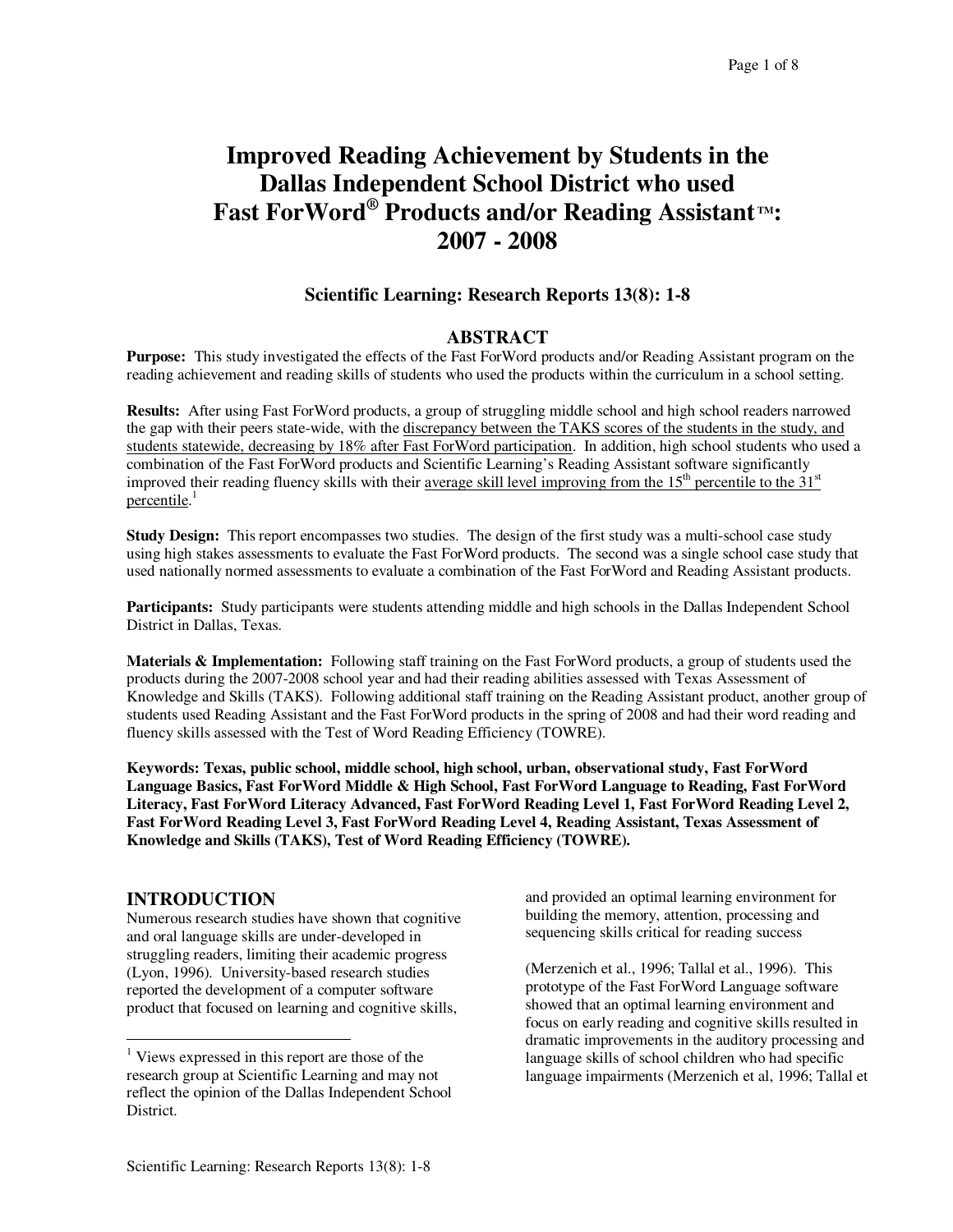al., 1996) or were experiencing academic reading failure (Miller et al., 1999).

Further research has demonstrated that the use of an optimal learning environment with a focus on reading and cognitive skills not only benefits the auditory processing and language skills of school children who have specific language impairments, but can benefit the reading achievement of a wide range of students.

In 2000, the Dallas Independent School District started using the Fast ForWord products at Barbara Manns Alternative High School. Then, during the 2001-2002 school year, the District's Division of Evaluation and Accountability did a study on the products and, among Fast ForWord participants, found substantial increases in the number of students passing the TAAS, with 90% of the teachers reporting improvements in skills critical to learning such as listening skills, the ability to follow the flow of a conversation, and the ability to recall a series of events in proper sequential order. During the 2003-2004 school year, the district decided to use the Fast ForWord products in all of their high schools.

A longitudinal study tracking students from 2004- 2007 demonstrated that students who used the Fast ForWord products improved their performance more than students who did not use the Fast ForWord products. The Fast ForWord participants in the study were struggling readers, performing lower than the average of students statewide. However, after using the Fast ForWord products, they narrowed the gap by 25%.

During the 2007-2008 school year, the district was interested in continuing their studies on the impact of the optimal learning approach, using the TAKS to evaluate students before and after Fast ForWord participation (in 2007 and 2008). They were also interested in evaluating the impact of a combination of Scientific Learning's Reading Assistant software and Fast ForWord products on fluency skills. The students in the second study were evaluated with the Test of Word Reading Efficiency (TOWRE) before and after product participation. The TOWRE is an assessment of a student's ability to read sight words as well as to decode nonsense words.

For both studies, commercially available computerbased products 2 (Fast ForWord Language Basics, Fast ForWord Language to Reading, Fast ForWord Middle

& High School, Fast ForWord Literacy, Fast ForWord Literacy Advanced, Fast ForWord Reading Level 1, Fast ForWord Reading Level 2, Fast ForWord Reading Level 3, Fast ForWord Reading Level 4, and Reading Assistant) were used to evaluate the effectiveness of an optimal learning environment for improving the academic performance of middle and high school students.

## **METHODS**

There are two studies described in this report. The first one focuses on students who used the Fast ForWord products during the 2007-2008 school year and had TAKS scores available from both 2007 and 2008. The second study focuses on students who did not use the Fast ForWord products until April of the 2007-2008 school year, at which time they used a combination of the Fast ForWord and Reading Assistant products. Students in the second group were evaluated before and after participation with the Test of Word Reading Efficiency (TOWRE).

#### **Participants**

Dallas is the third largest city in Texas and the ninth largest city in the nation. It also is considered to be among the most diverse communities in the nation. During the 2005-2006 school year, the Dallas Independent School District spanned 351 square miles and 11 municipalities. More than 161,000 students were enrolled in its 217 schools. The student population was 63% Hispanic and 31% African-American. Students in the district came from homes where more than 70 different languages were spoken.

The Dallas Independent School District uses the Fast ForWord products with struggling middle and high school students. For high school students who meet eligibility for tier two intervention, there is a ninth grade elective credit reading course that includes Fast ForWord participation. Tier two eligibility is defined as students reading below the  $40<sup>th</sup>$  percentile or students who have a TAKS Reading score below 2100. Tier two eligibility is applied equitably across all students including English language learners, those receiving services for special education, and students at risk for academic failure.

The combination of the Reading Assistant and Fast ForWord products was used with a group of students at W.T. White High School who were eligible for tier two intervention, but had not been able to fit Fast ForWord participation into their schedules.

Since the TAKS was administered in early March, the Fast ForWord study focuses on the 535 students in the Dallas Independent School District who used Fast

<sup>&</sup>lt;sup>2</sup> Fast ForWord Language and Fast ForWord Reading Level 5 were used by fewer than 5% of the students so information about those products is not included.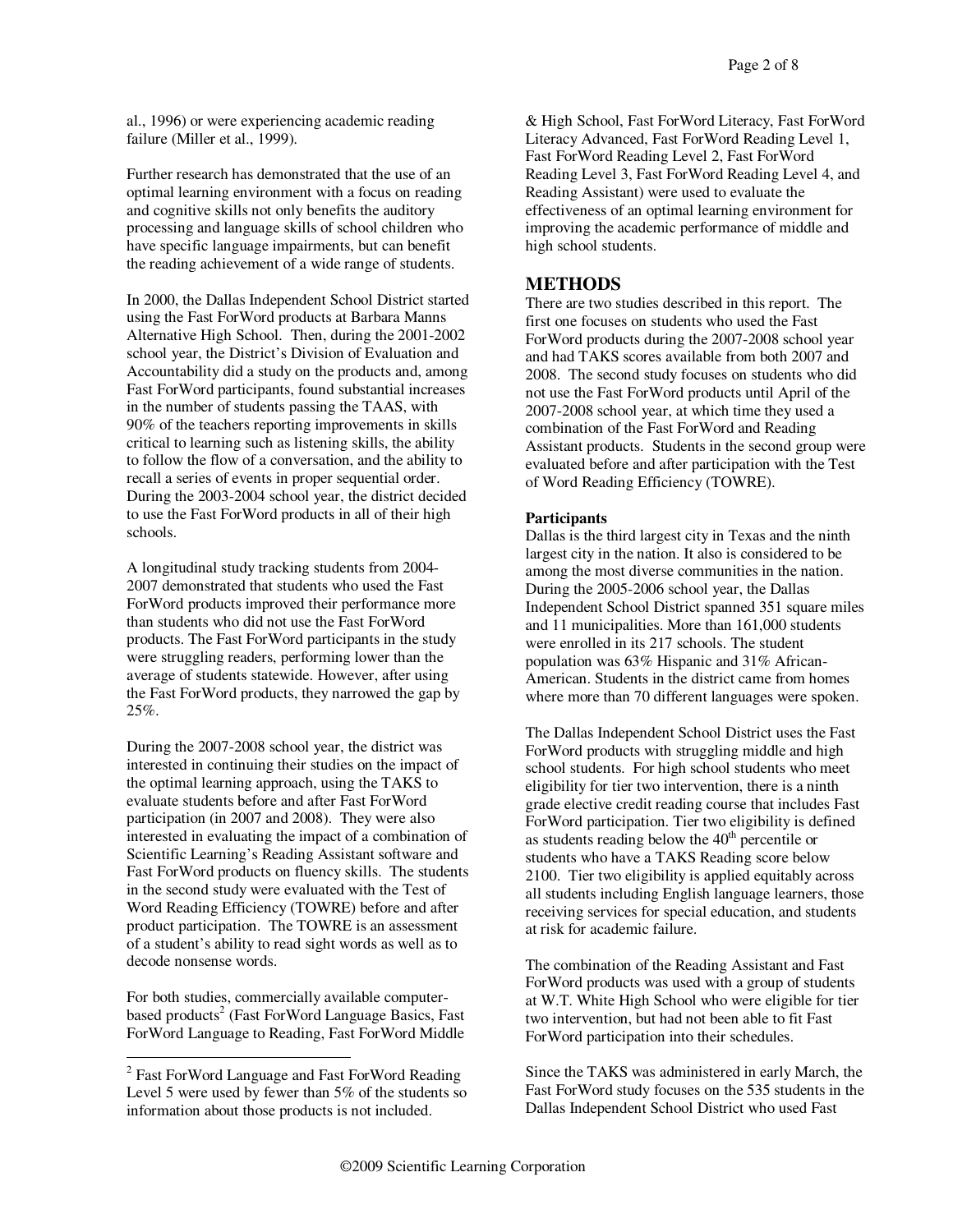ForWord products during the 2007-2008 school year, started prior to December 31, 2007, and had TAKS scores available from both before, and after, participation. These students represent 35 of the middle and high schools in the District that are using the Fast ForWord products. Since the District targets ninth graders for the intervention, half of the students with scores available for this study used the Fast ForWord products as freshmen ( $n = 305$ ). Another third (n = 206) were in  $7<sup>th</sup>$  or  $8<sup>th</sup>$  grade.

The students with scores available for the study were primarily Hispanic (72%) and Black (26%). Most of the students (94%) were receiving services for Title I; 41% had limited English proficiency and 13% were receiving services for special education.

The Reading Assistant/Fast ForWord study focuses on 25 students who used Reading Assistant and Fast ForWord products in April and May, had not used Fast ForWord prior to this study, and had TOWRE scores available from both before, and after, participation.

#### **Implementation**

Educators were trained in current and established neuroscience findings on how phonemic awareness and the acoustic properties of speech impact rapid development of language and reading skills; the scientific background validating the efficacy of the products; methods for assessment of potential candidates for participation; the selection of

appropriate measures for testing and evaluation; effective implementation techniques; approaches for using Progress Tracker reports to monitor student performance; and techniques for measuring the gains students have achieved after they have finished using Fast ForWord and Reading Assistant products.

#### **Materials**

The Fast ForWord products are computer-based products that combine an optimal learning environment with a focus on early reading and cognitive skills. Each product includes several exercises designed to build cognitive skills critical for all learning, such as attention and memory. These exercises simultaneously develop academic skills critical for reading, such as English language conventions, phonemic awareness, vocabulary, and comprehension.

The Reading Assistant product is a computer-based tutor for guided oral reading. Reading Assistant combines advanced speech recognition technology with scientifically-based interventions to help elementary and secondary students strengthen their reading fluency, vocabulary and comprehension.

Some of the primary skills developed by these products are outlined below in Table 1. More detailed descriptions of the exercises and learning modes within each product can be found at http://www.scientificlearning.com .

| Primary Skills<br><b>Product Name</b> | $\infty$<br>Sequencing<br>Accuracy<br>Listening<br>Auditory | Word Recognition<br>Auditory | anguage<br>Conventions<br>English I | Directions<br>Following | Comprehension<br>Listening | Awareness<br>Skills<br>Phonological<br>Phonemic | Analysis<br>Phonics<br>Word. | Fluency | Vocabulary | Reading Comprehension |
|---------------------------------------|-------------------------------------------------------------|------------------------------|-------------------------------------|-------------------------|----------------------------|-------------------------------------------------|------------------------------|---------|------------|-----------------------|
| Fast ForWord Language Basics          |                                                             |                              |                                     |                         |                            |                                                 |                              |         |            |                       |
| Fast ForWord Language to Reading      | $\bullet$                                                   |                              |                                     | $\bullet$               | $\bullet$                  | $\bullet$                                       | $\bullet$                    |         | $\bullet$  |                       |
| Fast ForWord Middle & High School     |                                                             | $\bullet$                    | ٠                                   | ٠                       | $\bullet$                  | $\bullet$                                       |                              |         |            |                       |
| <b>Fast ForWord Literacy</b>          |                                                             |                              |                                     |                         | $\bullet$                  |                                                 |                              |         |            |                       |
| Fast ForWord Literacy Advanced        |                                                             |                              |                                     |                         | $\bullet$                  | ٠                                               | $\bullet$                    |         |            |                       |
| Fast ForWord Reading Level 1          |                                                             |                              |                                     |                         | ٠                          |                                                 | ٠                            |         |            |                       |
| Fast ForWord Reading Level 2          |                                                             |                              |                                     |                         | ٠                          |                                                 | ٠                            |         |            |                       |
| Fast ForWord Reading Level 3          |                                                             |                              |                                     |                         |                            |                                                 | ٠                            |         |            |                       |
| Fast ForWord Reading Level 4          |                                                             |                              |                                     |                         |                            | $\bullet$                                       | $\bullet$                    |         |            |                       |
| <b>Reading Assistant</b>              |                                                             |                              |                                     |                         |                            |                                                 |                              |         |            |                       |

Table 1: The Fast ForWord and Reading Assistant products work on numerous cognitive and early reading skills. The primary skills *focused on by each product are noted in the table.*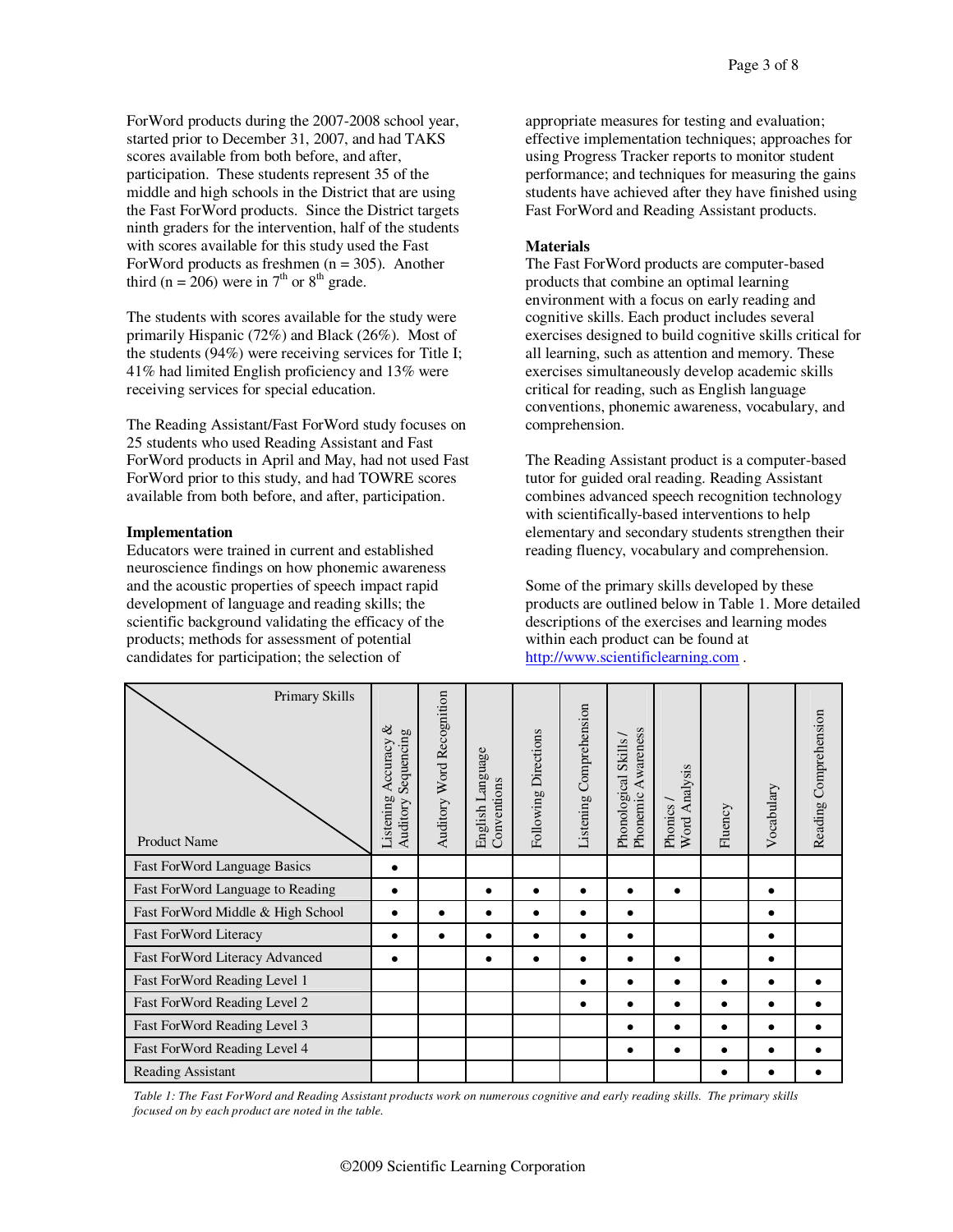#### **Assessments**

Before and after using the products, the reading skills of students in the Fast ForWord study were assessed with the Texas Assessment of Knowledge and Skills (TAKS) while the reading skills of students in the Reading Assistant/Fast ForWord study were assessed with the Test of Word Reading Efficiency (TOWRE).

TAKS scores are reported in terms of the Reading Scale Score. The District provided the 2007 and 2008 scores for students who used the products and had scores available.

TOWRE scores are reported in terms of standard scores which are age-corrected. A teacher trained in the administration of the TOWRE administered the assessment immediately before students used the Reading Assistant product and again immediately following product use, and provided the protocol sheets for scoring and analysis.

**Texas Assessment of Knowledge and Skills (TAKS):** The Texas Assessment of Knowledge and Skills is administered annually throughout Texas. The TAKS is closely aligned with state curricular standards (Texas Essential Knowledge and Skills). The Reading subject-area test of the TAKS, which is administered to students in grades 3-9, measures a student's ability to comprehend and critically analyze culturally diverse written texts. The English-Language Arts subject-area test of the TAKS, which is administered to students in grades 10-12, measures writing skills in addition to reading skills.

**Test of Word Reading Efficiency (TOWRE):** The TOWRE is a nationally normed measure of word reading accuracy and fluency. It monitors growth of the ability to "sound out" words and the ability to accurately recognize familiar words as whole units ("sight words"). The TOWRE contains two subtests: The Sight Word Efficiency subtest assesses the number of real printed words accurately identified within 45 seconds. The Phonemic Decoding Efficiency subtest measures the number of pronounceable printed non-words accurately decoded in 45 seconds.

#### **Analysis**

The Fast ForWord impact study examined the reading performance of  $5<sup>th</sup>$  grade through  $11<sup>th</sup>$  grade students who used the Fast ForWord products in the 2007-2008 school year and who had TAKS scores available from the spring of 2007 and the spring of 2008. Average scores were calculated, representing the students' performance before and after using the Fast ForWord products.

Because TAKS scoring depends on both the gradelevel of the assessment administered and the administration year, it is important to evaluate students' results in the context of comparable scores. State-wide average scores for 2007 and 2008, in the relevant grades, are presented in Table 2.

| <b>Average State Scores</b> |      |      |  |  |  |  |
|-----------------------------|------|------|--|--|--|--|
| Grade                       | 2007 | 2008 |  |  |  |  |
| 4                           | 2247 | 2247 |  |  |  |  |
| 5                           | 2244 | 2256 |  |  |  |  |
| 6                           | 2366 | 2350 |  |  |  |  |
| 7                           | 2251 | 2261 |  |  |  |  |
| 8                           | 2306 | 2351 |  |  |  |  |
| 9                           | 2241 | 2255 |  |  |  |  |
| 10                          | 2238 | 2261 |  |  |  |  |
| 11                          | 2288 | 2282 |  |  |  |  |

*Table 2: Average scores on the TAKS, statewide, for 2007 and 2008.*

State-wide average scores for corresponding years and grades were combined 3 , weighting the averages by the number of Fast ForWord participants in each grade during each year. This gave state-wide grand averages for 2007 and for 2008, for students at the same grade levels as the Fast ForWord participants. Average scores for the participants in the Fast ForWord study were compared to these state-wide grand averages to evaluate the impact of Fast ForWord participation. Note: The use of weighted averages has the potential to distort the relationship between Fast ForWord participation and reading achievement.

As a follow-up analysis, the Texas Growth Index (TGI) was calculated for participants in the Fast ForWord study. The TGI provides an estimate of a student's growth on the TAKS in two consecutive years. A TGI of 0 indicates that the student made the expected improvement. A negative score is less than the typical (or expected) improvement while a positive score is more than the typical (or expected) improvement. The TGI is only appropriate for students who were promoted one grade level between the 2007 and 2008 TAKS. Other students, for example, those who were retained, are not included in this follow-up analysis.

For all participants in the Reading Assistant/Fast ForWord study, the tests and scores were double-

<sup>&</sup>lt;sup>3</sup> Note: The use of weighted average TAKS Reading scores across grade levels should be viewed with appropriate caution. At the time this document was prepared, the treatment of weighted average scores across grade levels was not specifically described on the Texas Education Agency website (www.tea.state.tx.us) and, as such, these analyses may potentially distort the relationship between Fast ForWord use and academic performance.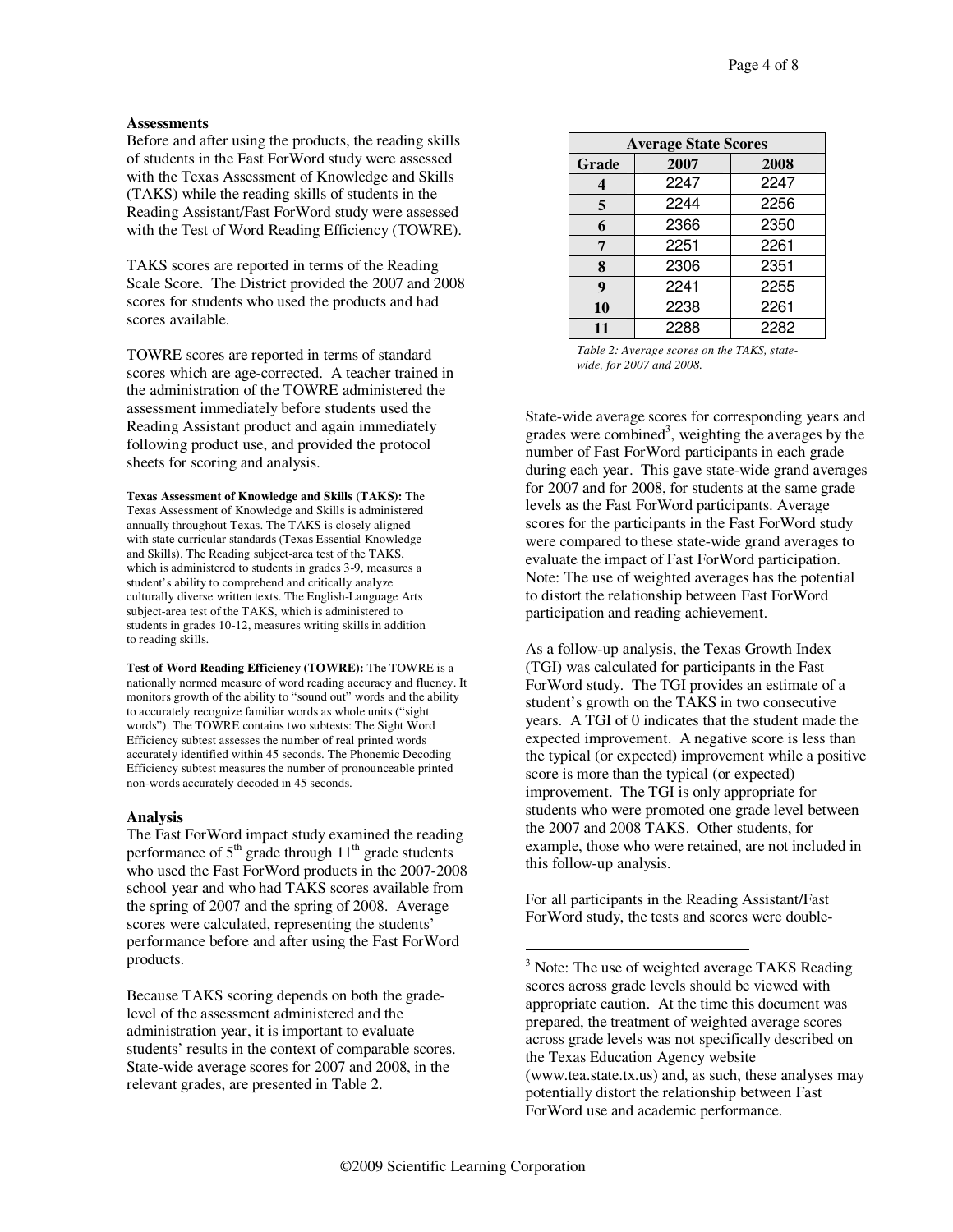checked. Scores were then analyzed using multivariate analysis of variance (MANOVA) and paired t-tests, as appropriate. In all analyses, a p-value of less than 0.05 was used as the criterion for identifying statistical significance.

#### **RESULTS Study of Fast ForWord Impact Product Use**

Research conducted by Scientific Learning shows a relationship between product use and the benefits of the products. Product use is composed of content

completed, days of use, and adherence to the chosen protocol (participation and attendance levels). The Dallas Independent School District students typically used the 40- and 50-Minute protocols for the Fast ForWord products. These protocols called for students to use the product for 40 or 50 minutes a day, five days per week for eight to twelve weeks. Some students used 30-Minute protocols which require more days to complete. Detailed product use is shown in Table 3. Note that many students used multiple products.

|                                   | Number<br>of<br><b>Students</b> | Days<br>Participated | Number of<br>Calendar<br>Days | Percent<br>Complete | Participation<br>Level | Attendance<br>Level |
|-----------------------------------|---------------------------------|----------------------|-------------------------------|---------------------|------------------------|---------------------|
| Fast ForWord Language Basics      | 166                             | 3                    | 9                             | 88%                 | 92%                    | 73%                 |
| Fast ForWord Language to Reading  | 57                              | 15                   | 72                            | 22%                 | 56%                    | 58%                 |
| Fast ForWord Middle & High School | 36                              | 27                   | 70                            | 73%                 | 67%                    | 73%                 |
| <b>Fast ForWord Literacy</b>      | 478                             | 33                   | 92                            | 77%                 | 88%                    | 66%                 |
| Fast ForWord Literacy Advanced    | 286                             | 31                   | 77                            | 61%                 | 89%                    | 70%                 |
| Fast ForWord Reading Level 1      | 93                              | 18                   | 76                            | 71%                 | 80%                    | 58%                 |
| Fast ForWord Reading Level 2      | 106                             | 16                   | 50                            | 49%                 | 81%                    | 60%                 |
| Fast ForWord Reading Level 3      | 111                             | 32                   | 75                            | 60%                 | 91%                    | 73%                 |
| Fast ForWord Reading Level 4      | 45                              | 30                   | 61                            | 58%                 | 88%                    | 75%                 |
| <b>Total</b>                      | 535                             | 66.3                 | 183.4                         |                     |                        |                     |

Table 3. Usage data for students who had TAKS scores from the year before and after Fast ForWord participation, and who are included in the first analysis below. The data show the number of students who used each Fast ForWord product, along with group averages for the number of days participated, the number of calendar days between start and finish, the percentage of product completed, the participation level, and the attendance level. Total values reflect the average total number of days that students used products. Note: Students often use multiple products. Fast ForWord Language and Fast ForWord Reading Level 5 were used by fewer than 5% of the students and are not *included in the table.*

## **Study of Fast ForWord Impact Assessment Results**

Compared to state averages: The first analysis included all students who had two TAKS scores and started using the Fast ForWord products prior to December 31, 2007. The 2007 scores of Fast ForWord participants were compared to average scores statewide for students in corresponding grade levels in 2007, and the 2008 scores of participants were compared to average scores statewide for students in corresponding grade levels in 2008. In 2007, the average grade level of the participants was 7.46, and the statewide average for students at similar grade levels was 2292.0. In 2008, the average grade level of the participants was 8.38 and the statewide average for students at similar grade levels was 2279.4. During that same timeframe, the average

TAKS Reading scores for students in the study increased from 2040.2 to 2076.8 (Table 4).

| <b>Fast ForWord Participants</b> | Average | <b>SE</b> |
|----------------------------------|---------|-----------|
| 2007 TAKS Reading Score          | 2040.2  | 6.6       |
| 2008 TAKS Reading Score          | 2076.8  | 6.5       |

*Table 4. TAKS Reading Scores were available for 2007 and 2008 for 535 middle and high school students who used the Fast ForWord products. This table gives the mean and standard error for the scores.*

Initially, the gap between the students who used Fast ForWord products, and students in comparable grades was 251 points. After Fast ForWord participation, the gap was narrowed to 205 points, a decrease of 18% (Figure 2).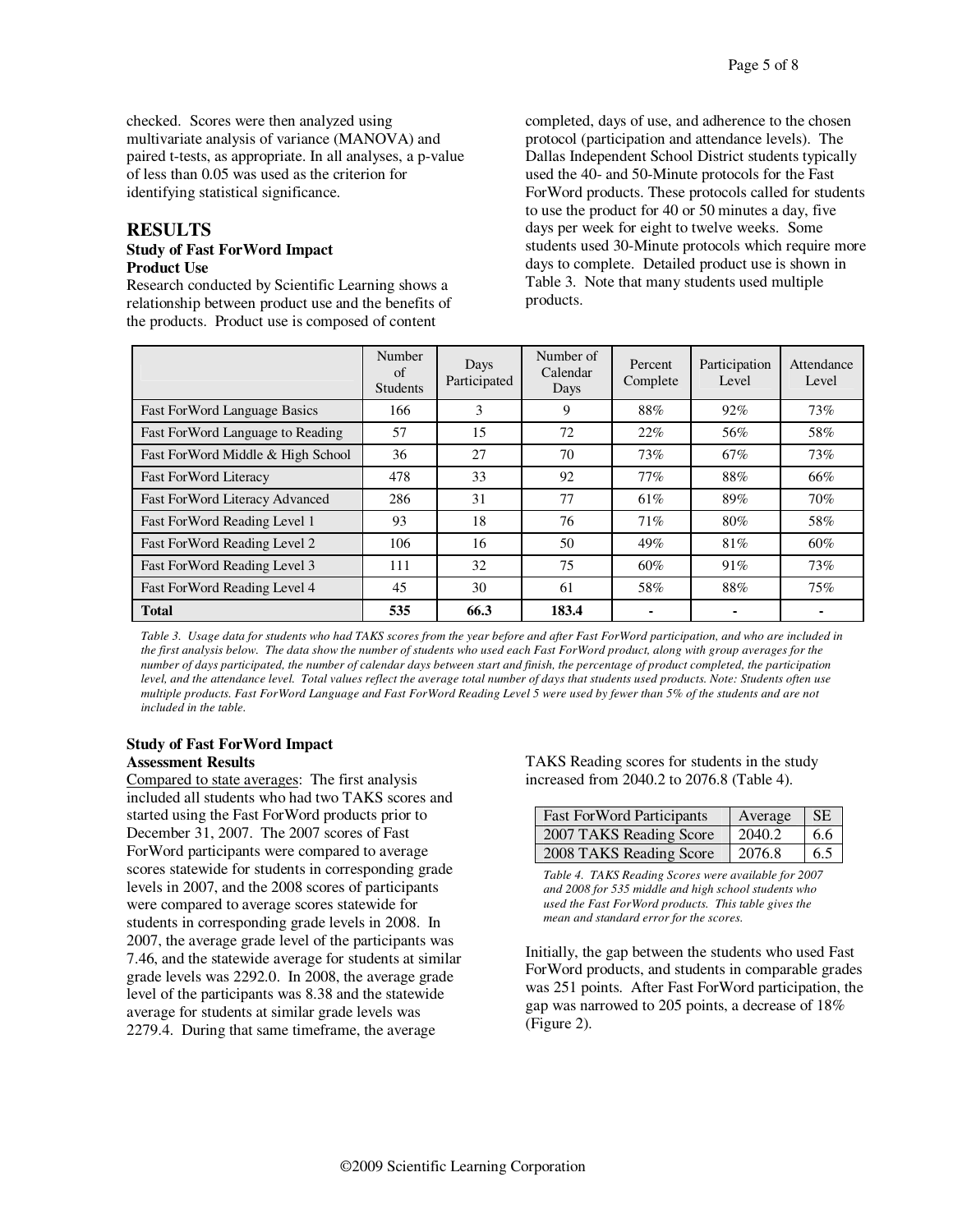

-o- State-Wide

*Figure 2. After Fast ForWord participation, 535 students who were evaluated with the TAKS improved their Reading or English Language Arts scores, reducing the gap between their scores and those of students state-wide by 18%.*

Using the Texas Growth Index (TGI): The TGI provides an estimate of a student's growth on the TAKS in two consecutive years and is only appropriate for students who are promoted one grade level.

Four hundred seventy-two students from the prior analysis were promoted one grade level between 2007 and 2008 and were appropriate for the TGI analysis. The TGI for the group was 0.05 (Figure 3), a positive value indicating that the group improved more than expected.

#### **Study of Reading Assistant/Fast ForWord Impact Product Use**

The students who were in the Reading Assistant/Fast ForWord study had not previously used the Fast



*Figure 3. After Fast ForWord participation, the TGI was calculated for 472 students who were evaluated with the TAKS. TGI scores above 0 indicate improvements above that which was expected.*

ForWord products. As part of this study, they used the Fast ForWord and/or the Reading Assistant products 50 minutes a day, five days a week.

All students started with the Fast ForWord Literacy 30-Minute Protocol; a few completed Fast ForWord Literacy and progressed to the Fast ForWord Literacy Advanced product. Three days a week, the students also used Reading Assistant for twenty minutes; the other two days, students used the Fast ForWord products for another 20 minutes giving a total of 50 minutes of product use, 5 days a week, for six weeks.

Tables 5 and 6 give product use information for this study.

|                                | Number<br>of<br><b>Students</b> | Days<br>Participated | Number of<br>Calendar<br>Days | Percent<br>Complete | Participation<br>Level | Attendance<br>Level |
|--------------------------------|---------------------------------|----------------------|-------------------------------|---------------------|------------------------|---------------------|
| <b>Fast ForWord Literacy</b>   | 25                              | 22                   | 39                            | 70%                 | 87%                    | 63%                 |
| Fast ForWord Literacy Advanced |                                 |                      | 12                            | 24%                 | 99%                    | 74%                 |
| Total                          | 25                              | 23.5                 | 42.0                          |                     |                        |                     |

Table 5. Usage data for students who used Fast ForWord products and Reading Assistant and are included in the second study. The data show the number of students who used each Fast ForWord product, along with group averages for the number of days participated, the number of calendar days between start and finish, the percentage of product completed, the participation level, and the attendance level. Total values reflect the average total number of days that students used products. Note: Students often use multiple products.

| Product                  | Number of       | <b>Days</b>  | <b>Minutes</b> | Words | Reading                  | <b>Ouestions</b> | Percent |
|--------------------------|-----------------|--------------|----------------|-------|--------------------------|------------------|---------|
|                          | <b>Students</b> | Participated | per Day        | Read  | Rate (WPM)               | Answered         | Correct |
| <b>Reading Assistant</b> | $\cap$          |              | , <u>.</u>     | 4.860 | $\overline{\phantom{a}}$ | 101              | $83\%$  |

Table 6. Usage data showing the number of students who used the Reading Assistant product (test scores were, along with group averages for the number of days participated, minutes of product use per day, time on task (the percentage of total product use time spent in one of the product's learning modes, either reading aloud to the computer, listening to recordings, reviewing vocabulary, or answering comprehension questions), total words read (or re-read), reading rate in words per minute (WPM), number of comprehension questions answered, and the *percentage of those answers that were correct.*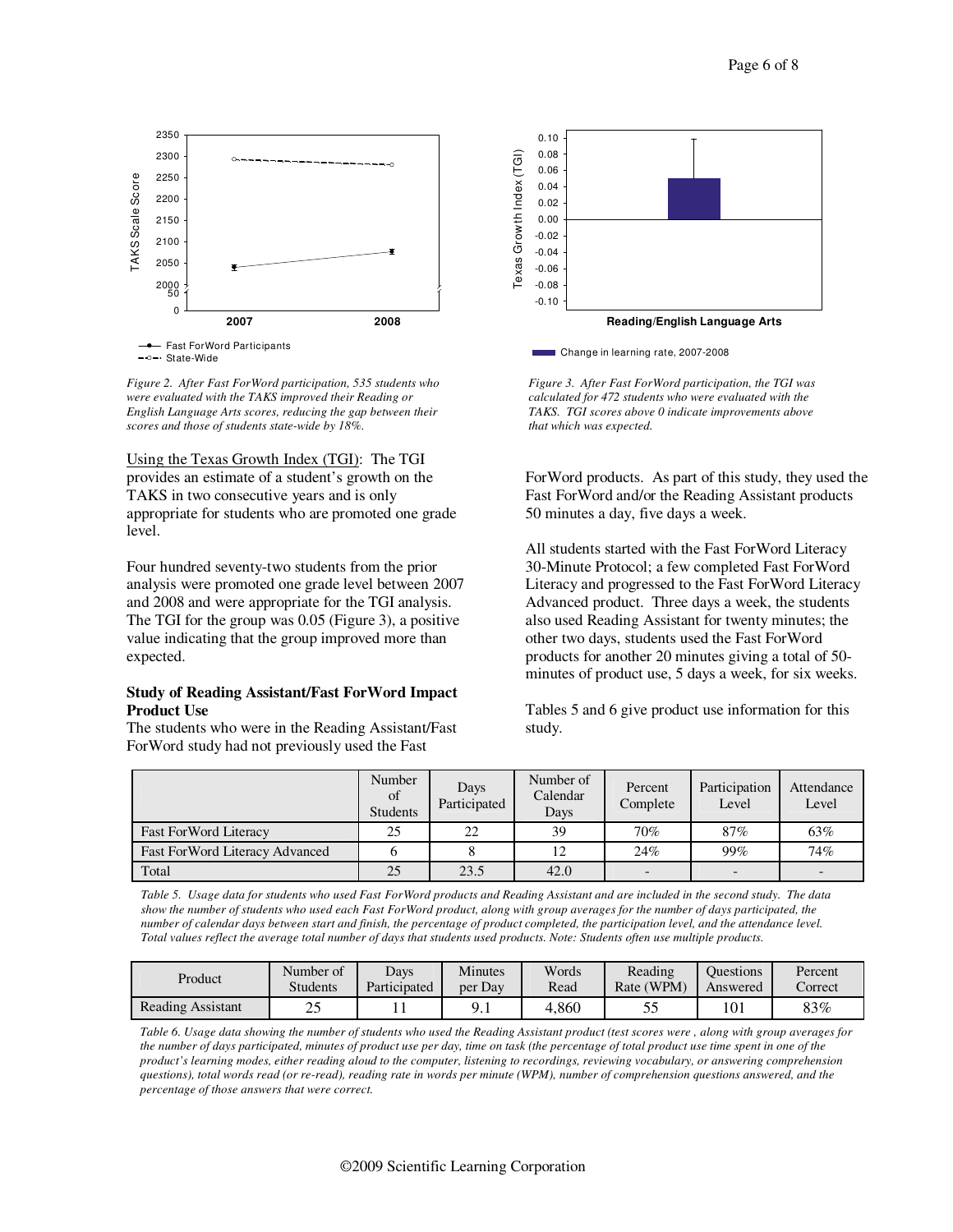#### **Study of Reading Assistant/Fast ForWord Impact Assessment Results**

The students were assessed with the Test of Word Reading Efficiency (TOWRE) in mid-April and then again in late May. A multivariate analysis of variance (MANOVA) was performed with the Sight Word Efficiency and the Phonemic Decoding Efficiency scores from before and after participation. There was a main effect of time, but no test effect or time by test interaction (Table 7).

|             | Test of Word Reading Efficiency |             |  |  |  |  |
|-------------|---------------------------------|-------------|--|--|--|--|
|             | df                              | F-statistic |  |  |  |  |
| Time        | 24                              | $136.1*$    |  |  |  |  |
| Test        | 24                              | 0.859       |  |  |  |  |
| Time x Test | 74                              | በ በ47       |  |  |  |  |

*Table 7: A MANOVA revealed a main effect of time, with students performing better on the post-test than the pre-test. The analysis did not find a significant difference between the two subtest or a time by test interaction.*  $p < 0.05$ .

Since there was no time by test interaction, it is appropriate to focus on the total scores (Figure 4). However, scores for the two subtests are given along with the total fluency score in Table 8.



*Figure 4. After six weeks of participation on the Fast ForWord and Reading Assistant products, the study group showed significant improvement in reading fluency. Results from 25 students are shown here.*

|                                    |    | <b>Before</b> |           | After |           |
|------------------------------------|----|---------------|-----------|-------|-----------|
|                                    | N  | Mean          | <b>SE</b> | Mean  | <b>SE</b> |
| Sight Word<br>Efficiency           | 25 | 86.7          | 1.8       | 93.2  | 2.3       |
| Phonemic<br>Decoding<br>Efficiency | 25 | 87.8          | 2.6       | 94.5  | 2.3       |
| <b>Total Fluency</b>               | 25 | 84.7          | 2.5       | 92.6  | 2.6       |

*Table 8: Mean and standard errors for the two subtests, as well as the total fluency score.*

## **DISCUSSION**

During the 2007-2008 school year, struggling students attending middle and high schools in the Dallas Independent School District, used Fast ForWord products. Students at one high school used both Fast ForWord and Reading Assistant products for a short time at the end of the school year.

On average, students who used the Fast ForWord products made progress on the TAKS, narrowing the gap between their performance and that of students statewide.

Students who used the Fast ForWord/Reading Assistant combination also made significant gains, showing dramatic improvements in their reading skills. After six weeks of participation, overall word reading fluency improved from an average standard score of 84.7 to 92.6. This corresponds to an improvement from the  $15<sup>th</sup>$  percentile to the  $31<sup>st</sup>$ percentile, or moving from slightly below the average range to well within the average range.

## **CONCLUSION**

Language and reading skills are critical for all students, impacting their ability to benefit from instruction, follow directions and participate in class discussions. Strong linguistic skills also provide a critical foundation for building reading and writing skills. After use of the Fast ForWord and Reading Assistant products, middle and high school students in the Dallas Independent School District made statistically significant gains in their reading achievement and reading skills. This supports other studies, conducted within the Dallas Independent School District and elsewhere, showing that using the Fast ForWord and Reading Assistant products strengthens students' foundational skills and better positions them to benefit from the classroom curriculum.

#### Notes:

To cite this report: Scientific Learning Corporation. (2009). Improvements in Reading Achievement by Students in the Dallas Independent School District who used Fast ForWord ® Products and/or Reading Assistant Products: 2007 - 2008, Scientific Learning: Research Reports, 13(8): 1-8.

## **REFERENCES**

Lyon, G.R. (1996). Learning Disabilities. *The future of children: Special education for students with disabilities.* 6:54-76.

Merzenich MM, Jenkins WM, Johnston P, Schreiner CE, Miller SL, & Tallal P (1996). Temporal processing deficits of languagelearning impaired children ameliorated by training. *Science*, 271, 77-80.